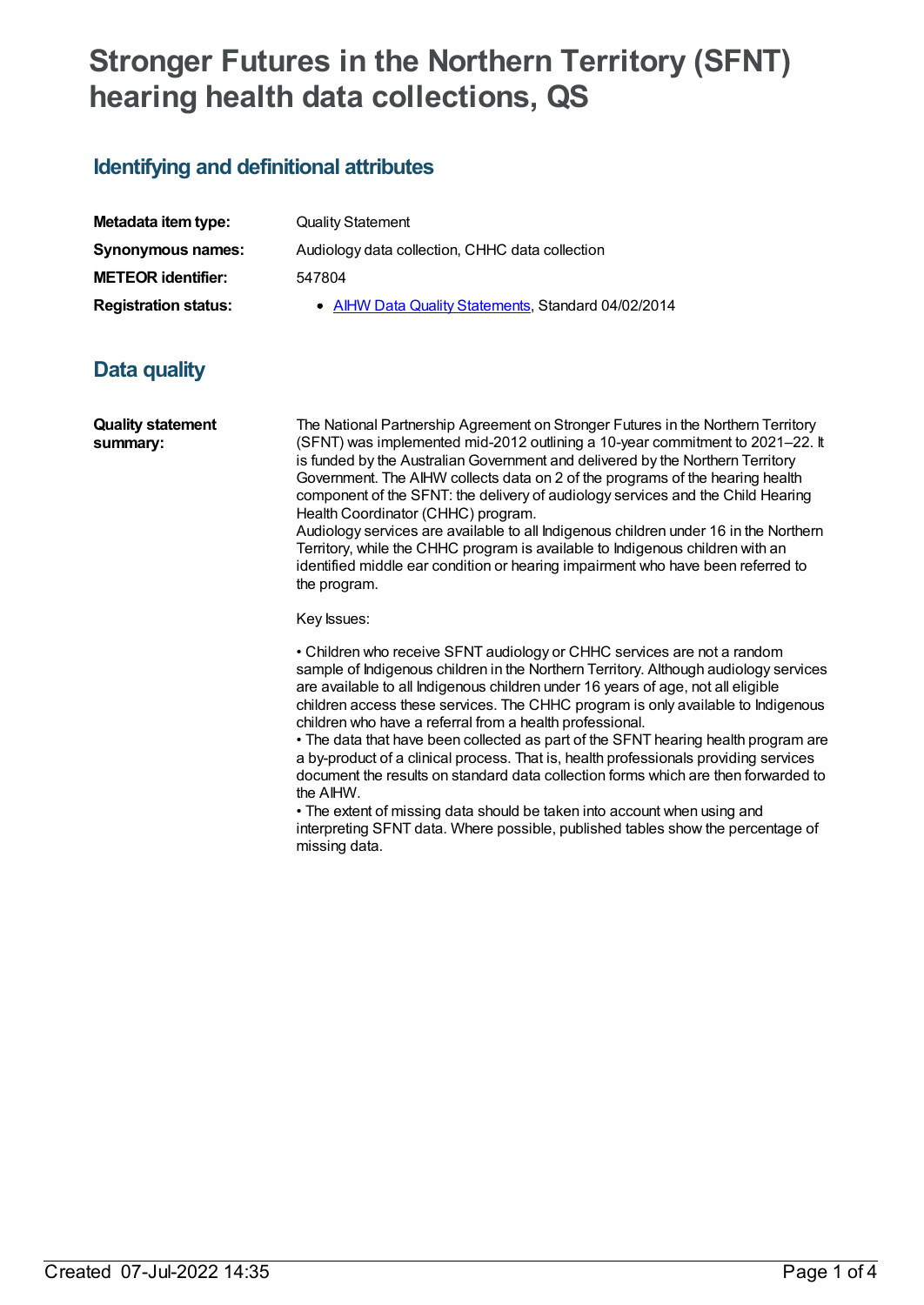| Institutional environment: | The Australian Institute of Health and Welfare (AIHW) is a major national agency set<br>up by the Australian Government under the Australian Institute of Health and<br>Welfare Act 1987 to provide reliable, regular and relevant information and statistics<br>on Australia's health and welfare. It is an independent statutory authority established<br>in 1987, governed by a Management Board, and accountable to the Australian<br>Parliament through the Health portfolio.                                                                                          |
|----------------------------|-----------------------------------------------------------------------------------------------------------------------------------------------------------------------------------------------------------------------------------------------------------------------------------------------------------------------------------------------------------------------------------------------------------------------------------------------------------------------------------------------------------------------------------------------------------------------------|
|                            | The AIHW aims to improve the health and wellbeing of Australians through better<br>health and welfare information and statistics. It collects and reports information on a<br>wide range of topics and issues, ranging from health and welfare expenditure,<br>hospitals, disease and injury, and mental health, to ageing, homelessness,<br>disability and child protection.                                                                                                                                                                                               |
|                            | The Institute also plays a role in developing and maintaining national metadata<br>standards. This work contributes to improving the quality and consistency of<br>national health and welfare statistics. The Institute works closely with governments<br>and non-government organisations to achieve greater adherence to these<br>standards in administrative data collections to promote national consistency and<br>comparability of data and reporting.                                                                                                               |
|                            | One of the main functions of the AIHW is to work with the states and territories to<br>improve the quality of administrative data and, where possible, to compile national<br>datasets based on data from each jurisdiction, to analyse these datasets and<br>disseminate information and statistics.<br>The Australian Institute of Health and Welfare Act 1987, in compliance with the<br>Privacy Act 1988, ensures that the data collections managed by the AIHW are kept<br>securely and under the strictest conditions with respect to privacy and<br>confidentiality. |
|                            | For further information see the AIHW website www.aihw.gov.au                                                                                                                                                                                                                                                                                                                                                                                                                                                                                                                |
|                            | The AIHW is responsible for undertaking the data management, analysis and<br>reporting of information collected as part of the hearing health component of the<br>SFNT.<br>Data collection forms are completed by clinical service providers and forwarded to<br>the AIHW via the Northern Territory Department of Health (NT DoH). The<br>Department is responsible for providing a wide range of health and family services,                                                                                                                                              |
|                            | and delivers services related to the Ministerial responsibilities of Heath and Senior<br>Territorians. For further information see the NT DoH website: www.health.nt.gov.au                                                                                                                                                                                                                                                                                                                                                                                                 |
| <b>Timeliness:</b>         | The first report from the SFNT audiology and CHHC data collections will be<br>published in January 2014, with a reference period of July 2012 to June 2013. It is<br>expected that future reports will be published on an annual basis.                                                                                                                                                                                                                                                                                                                                     |
|                            | Due to the nature of the collection process, there is a lag between the date when<br>the service was provided and the date of data receipt. This means that at any point<br>in time, there may be services provided that have not yet been captured in the data<br>collection.                                                                                                                                                                                                                                                                                              |
| <b>Accessibility:</b>      | SFNT reports can be downloaded free of change from the website of the AIHW:<br><b>AIHW Publications.</b>                                                                                                                                                                                                                                                                                                                                                                                                                                                                    |
|                            | Permission to obtain unpublished data must be sought from NT DoH and the<br>Australian Government Department of Health. In addition, approvals from relevant<br>ethics committees of the Northern Territory may be required.                                                                                                                                                                                                                                                                                                                                                |
| Interpretability:          | SFNT reports contain basic information about the programs and the data contained<br>in the report to enable interpretation of this information. The first report from the<br>SFNT hearing health program will be published by the AIHW in January 2014.                                                                                                                                                                                                                                                                                                                     |
|                            | A copy of the National Partnership Agreement on Stronger Futures in the Northern<br>Territory is available on the website of the Standing Council on Federal Financial<br>Relations.                                                                                                                                                                                                                                                                                                                                                                                        |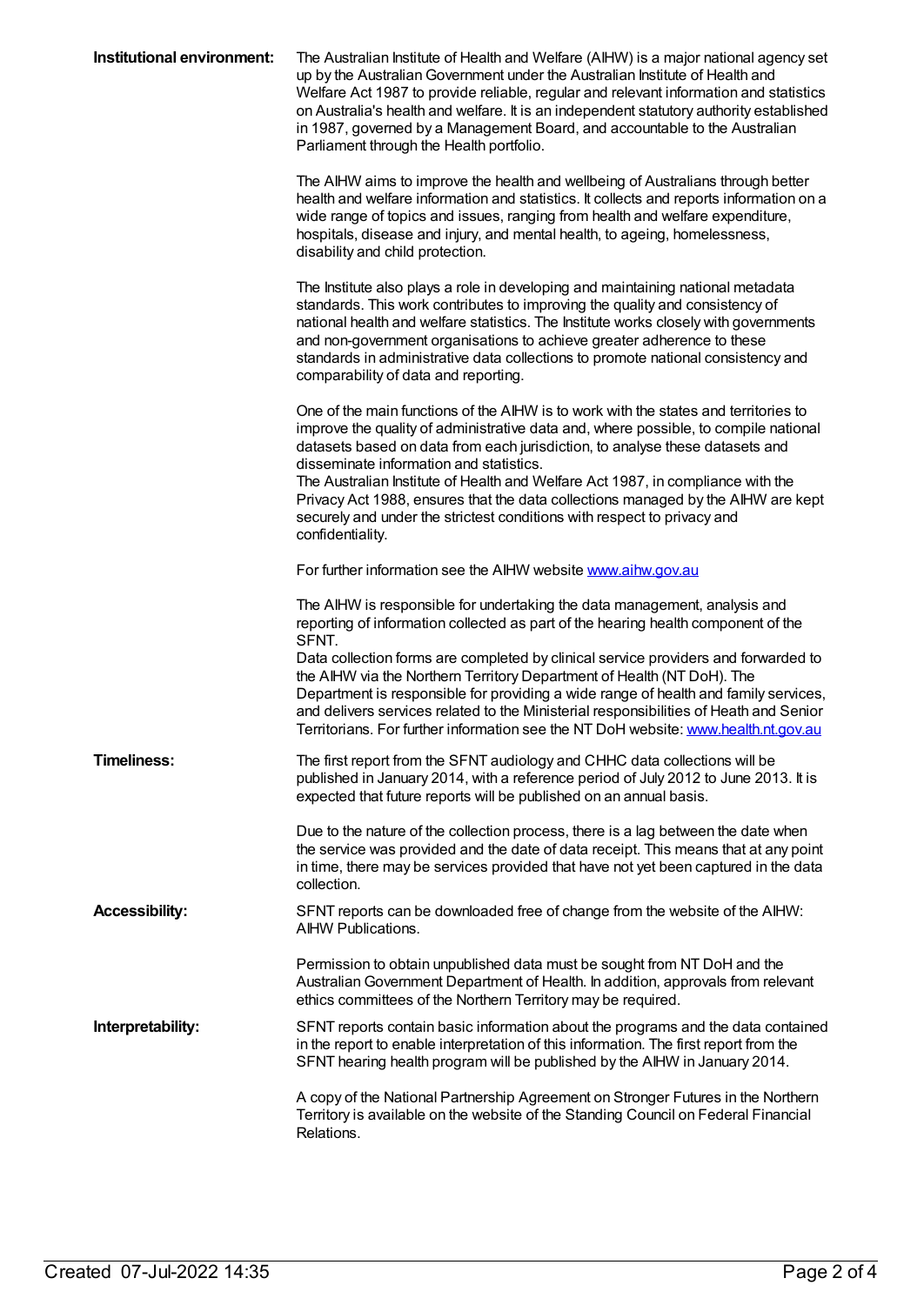| <b>Relevance:</b> | Children who receive SFNT audiology or CHHC services are not a random sample<br>of Indigenous children in the Northern Territory. Although audiology services are<br>available to all Indigenous children under 16, not all eligible children access these<br>services. The CHHC program is only available to Indigenous children who have a<br>referral from a health professional. As such, it is important to note that SFNT data<br>cannot be used to determine the prevalence of health conditions among all<br>Indigenous children in the Northern Territory.                                                                                                                                                                                                                                                                                                                                    |
|-------------------|--------------------------------------------------------------------------------------------------------------------------------------------------------------------------------------------------------------------------------------------------------------------------------------------------------------------------------------------------------------------------------------------------------------------------------------------------------------------------------------------------------------------------------------------------------------------------------------------------------------------------------------------------------------------------------------------------------------------------------------------------------------------------------------------------------------------------------------------------------------------------------------------------------|
|                   | The data that have been collected from services delivered under the SFNT are a<br>by-product of a clinical process. That is, health professionals providing audiology<br>and CHHC services document the results on standard data collection forms which<br>are then forwarded to the AIHW.<br>The AIHW SFNT hearing health collections consists of two separate databases:                                                                                                                                                                                                                                                                                                                                                                                                                                                                                                                             |
|                   | <b>Audiology data collection</b><br>Captures data on children who receive audiology services funded through the<br>SFNT. All Indigenous children in the Northern Territory under 16 are eligible for<br>services. Includes information on type and degree of hearing loss (if any), hearing<br>impairment (if any), middle ear conditions (if any), and the requirement for further<br>action.                                                                                                                                                                                                                                                                                                                                                                                                                                                                                                         |
|                   | <b>CHHC</b> data collection<br>Captures data on children who participated in the CHHC program. Indigenous<br>children are referred to this program if they have an identified middle ear condition<br>or hearing impairment. Includes information on ear health (results of otoscopy and<br>tympanometry), middle ear conditions (if any), clinical services provided, and<br>contact with other service providers.                                                                                                                                                                                                                                                                                                                                                                                                                                                                                    |
| Accuracy:         | Health providers use standard forms to record information from the audiology and<br>CHHC services. The forms were developed by NT DoH in consultation with the<br>Australian Government Department of Health and the AIHW.                                                                                                                                                                                                                                                                                                                                                                                                                                                                                                                                                                                                                                                                             |
|                   | The extent of missing data should be taken into account when using and<br>interpreting SFNT data. Where possible, published tables show the percentage of<br>missing data.                                                                                                                                                                                                                                                                                                                                                                                                                                                                                                                                                                                                                                                                                                                             |
|                   | Not all audiology services provided in the Northern Territory are captured in the<br>SFNT audiology or CHHC databases. These data collections only capture hearing<br>health services funded through the SFNT.                                                                                                                                                                                                                                                                                                                                                                                                                                                                                                                                                                                                                                                                                         |
|                   | To obtain unit record data for the AIHW SFNT audiology and CHHC collections,<br>consent for sharing information must be obtained from children and families. If<br>children or families do not give consent for their information to be used in unit<br>record form, their information cannot be presented by demographic characteristics<br>or referral type, but only in aggregated form. The proportion of non-consented data<br>varies over time, however, in general it is around 1% for children who received<br>audiology services, and 6% for children in the CHHC program.                                                                                                                                                                                                                                                                                                                    |
|                   | In order to protect privacy, personal information, such as the child's name, is not<br>provided to the AIHW. As such, children can only be tracked using a Hospital<br>Registration Number (HRN).                                                                                                                                                                                                                                                                                                                                                                                                                                                                                                                                                                                                                                                                                                      |
| <b>Coherence:</b> | The SFNT audiology services were originally funded through the Child Health<br>Check Initiative/Closing the Gap (CHCI[CtG]) program that ran from August 2007 to<br>June 2012. Direct comparisons with data from this program cannot be made due to<br>differences in the programs. The CHCI(CtG) services were provided to Indigenous<br>children in prescribed areas of the Northern Territory and targeted towards children<br>who had a referral from their initial Child Health Check. The audiology services<br>provided through the SFNT are available to all Indigenous children in the Northern<br>Territory under the age of 16. The final report from the CHCI(CtG) program,<br>Northern Territory Emergency Response Child Health Check Initiative-follow-up<br>services for oral and ear health: final report 2007-2012, was published in 2012<br>and is available from the AIHW website. |
| Data products     |                                                                                                                                                                                                                                                                                                                                                                                                                                                                                                                                                                                                                                                                                                                                                                                                                                                                                                        |

**Implementation start date:** 24/10/2013